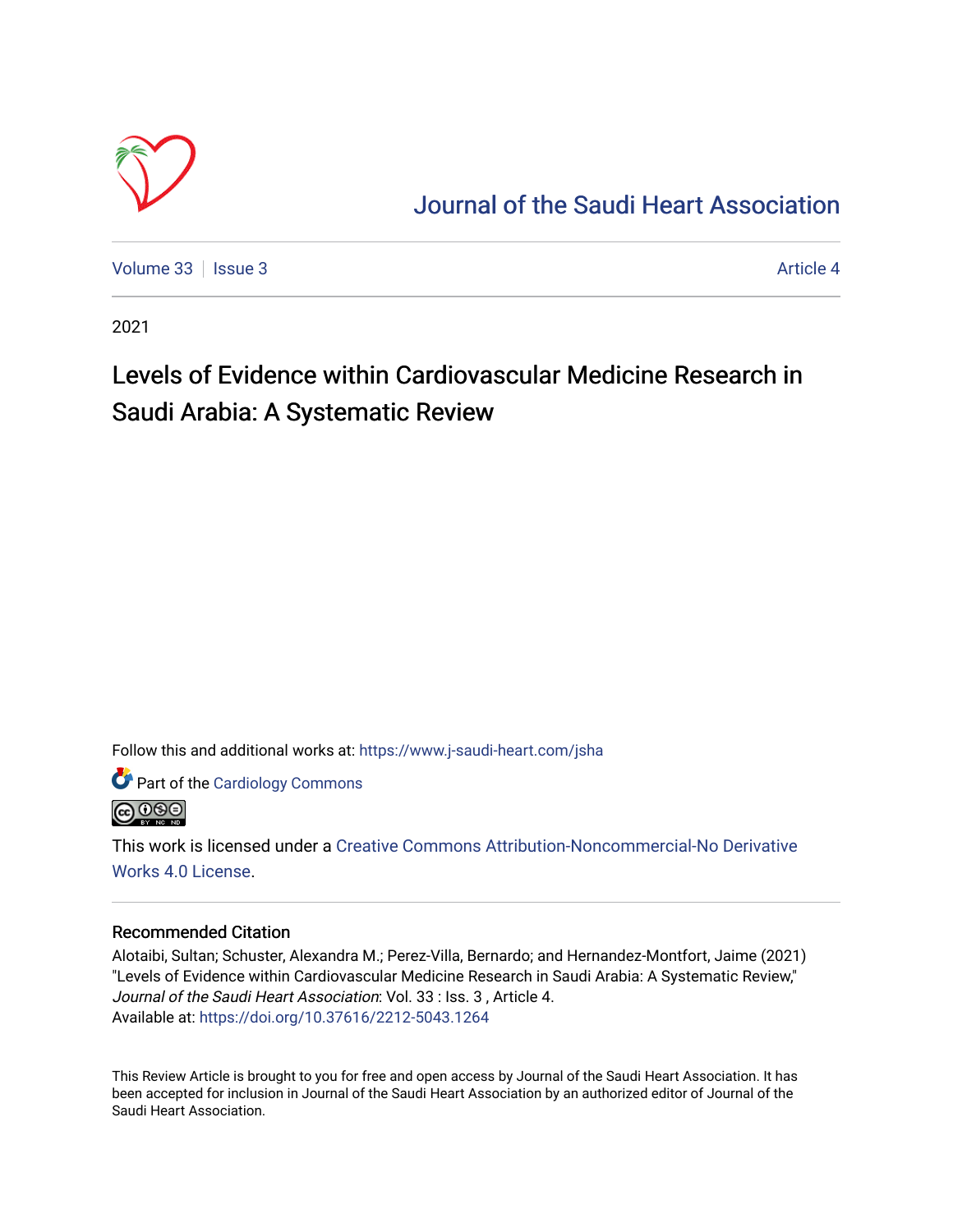# Levels of Evidence within Cardiovascular Medicine Research in Saudi Arabia: A Systematic Review

Sult[a](#page-1-0)n Alotaibi <sup>a,[b,](#page-1-1)\*</sup>, Alexandra M. Schuster <sup>[b](#page-1-1)</sup>, Bernardo Perez-Villa <sup>[c](#page-1-2)</sup>, Jaime Hernandez-Montfort <sup>c</sup>

<span id="page-1-0"></span><sup>a</sup> Cardiac Center, King Fahad Armed Forces Hospital, Jeddah, Saudi Arabia

<span id="page-1-1"></span>**b** Department of Health Policy, London School of Economics and Political Science, London, UK

<span id="page-1-2"></span><sup>c</sup> Heart and Vascular Institute, Cleveland Clinic Florida, Weston, FL, USA

#### Abstract

International commitments to reduce the prevalence of non-communicable disease have led the Government of Saudi Arabia to invest more in research related to cardiovascular disease. However, the strength of evidence derived from these research activities remains unclear. The aim of our study was to examine the level of evidence within clinical Cardiovascular Medicine research in Saudi Arabia. We conducted a systematic review of published articles that included a population from Saudi Arabia. Electronic databases EMBASE and MEDLINE (Ovid) were searched up to 25<sup>th</sup> of April 2021, supplemented by a second search in CENTRAL (Cochrane Central Register of Controlled Trials) and [www.](http://www.clinicaltrials.gov) [clinicaltrials.gov.](http://www.clinicaltrials.gov) In addition, the Snowball- and Pearl-growing methods of search were conducted for finding additional eligible articles. Finally, a search was conducted in PubMed database for all eligible articles published by Journal of the Saudi Heart Association from the first indexed issue up to April 2021. Level of evidence of reviewed articles was determined using the Oxford Level of Evidence 2 scale. We calculated the mean level of evidence over 5-year periods, and explored evidence for a time trend for number of published articles and LOE using linear regression. Of the 1113 records identified, 418 met the inclusion criteria for analysis. The articles were published between September 1986 and March 2021. More than half of the included articles were level IV studies ( $n = 242, 57.8\%$ ). Furthermore, we observed no trend over the years for increased mean of level of evidence  $(\beta = -0.07, 95\% \text{ CI}$  [-0.20, -0.06], p = 0.236). Overall, the level of evidence produced by the articles in clinical Cardiovascular Medicine in Saudi Arabia is very low. Prioritizing higher-quality research is critical to produce the clinical practices and policies necessary to reduce the burden of cardiovascular diseases in Saudi Arabia.

Keywords: Cardiology, Evidence, Research, Cardiovascular disease, Saudi Arabia

# 1. Introduction

C ardiovascular diseases (CVDs) are a growing public health concern, especially in Saudi Arabia. CVDs remain the leading cause of morbidity and mortality in the country, with their prevalence only projected to increase in the coming decades  $[1-4]$  $[1-4]$  $[1-4]$ . By 2035, the economic burden of CVDs in Saudi Arabia, including both direct and indirect costs, is projected to increase threefold to US\$ 9.8 billion [\[3](#page-6-1)].

International commitments to reduce the prevalence of non-communicable disease have led the Government of Saudi Arabia to invest more in CVDs-related research; however, the quality of this research remains unclear  $[5-7]$  $[5-7]$  $[5-7]$ . In 2015, the Government of Saudi Arabia signed Agenda 2030 for Sustainable Development. This agenda includes Target 3.4, which aims to reduce by one-third premature mortality from non-communicable diseases, including CVDs, by 2030. High-quality research and evidence are needed to guide clinical practice and health policy to achieve this target [\[5](#page-6-2),[7\]](#page-6-3).

\* Corresponding author at: Specialist in Internal Medicine and Cardiology, Cardiac Center, King Fahad Armed Forces Hospital, Jeddah, Saudi Arabia. E-mail address: [sultan.otb@gmail.com](mailto:sultan.otb@gmail.com) (S. Alotaibi).



https://doi.org/10.37616/2212-5043.1264

Received 19 May 2021; revised 4 July 2021; accepted 25 July 2021. Available online 16 August 2021.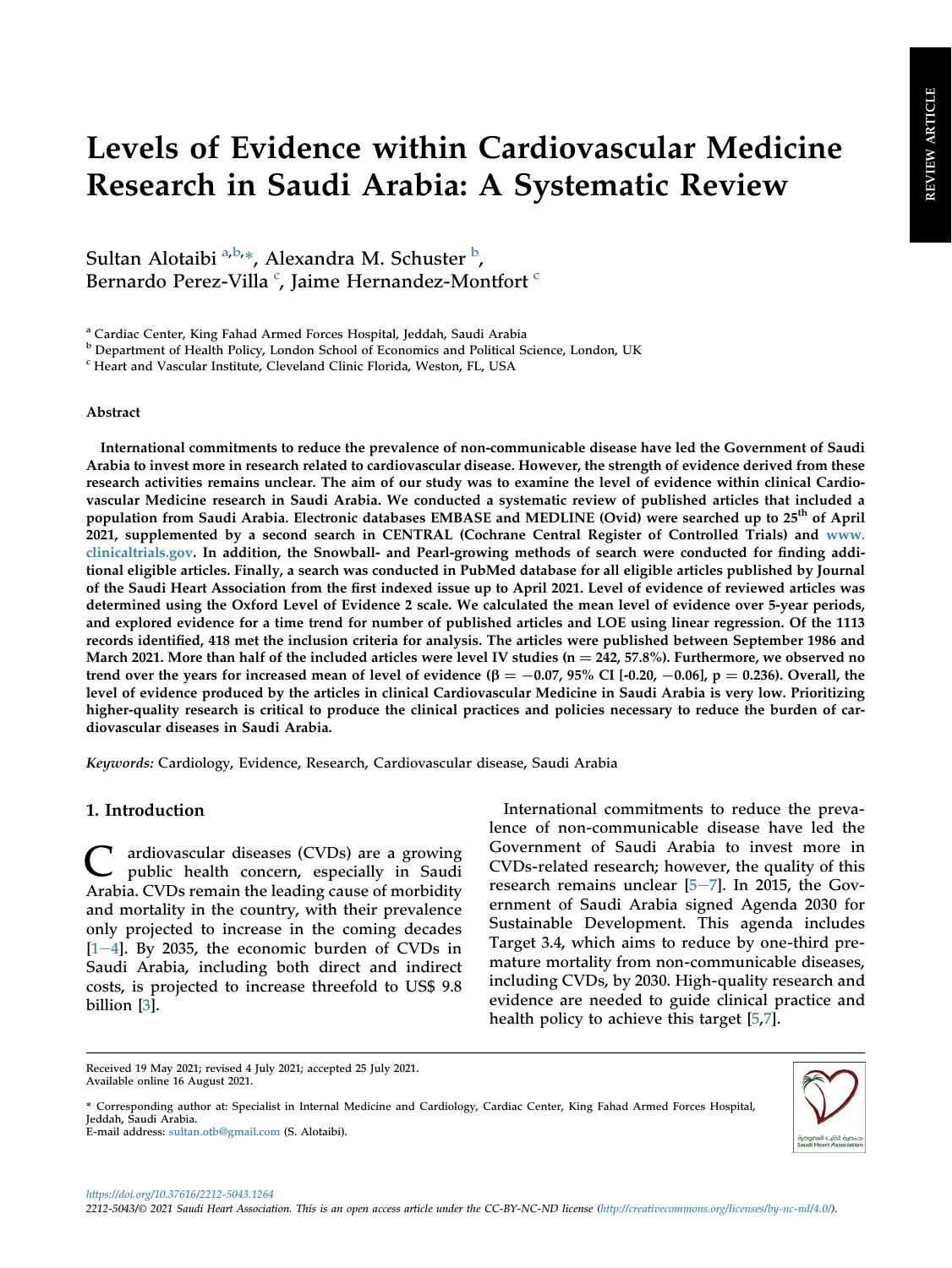The rise of CVDs within Saudi Arabia has led the government to invest significantly in CVDs-related research; however, the quality of this research remains unclear [\[6](#page-6-4),[7\]](#page-6-3). The "Levels of Evidence (LOE)" ranking system by the Oxford Centre for Evidence Based Medicine is one of the standard models used to determine the quality of evidence-based research  $[8-10]$  $[8-10]$  $[8-10]$ . The model grades studies as level I, II, III, IV, or V based on quantity of data, study question (diagnosis, prognosis, treatment, screening), as well as study benefits and harms [[8\]](#page-6-5). To date, the literature has examined the LOE within Saudi publications across various clinical disciplines, including gastroenterology and oncology. To the best of our knowledge, no studies have examined the LOE within Cardiovascular Medicine  $[11-15]$  $[11-15]$  $[11-15]$  $[11-15]$  $[11-15]$ . Thus, our aim is to examine the LOE within clinical Cardiovascular Medical research in Saudi Arabia.

#### 2. Materials and methods

We conducted a systematic review according to the Preferred Reporting Items for Systematic Reviews and Meta-Analyses (PRISMA) statement [\[16](#page-6-7)]. This study protocol was submitted to the international prospective register of systematic reviews (PROSPERO). Risk of bias within and across studies was not assessed. Ethical approval was not required as primary data have not been collected.

#### 2.1. Electronic searches

Electronic databases EMBASE and MEDLINE were searched on the 25<sup>th</sup> of April 2021, with restriction to human studies in the English language. There were no restrictions to publication year. We used the platform Ovid SP, and identified keywords and index terms from key to conduct a second search in CENTRAL (Cochrane Central Register of Controlled Trials) and in [www.clinicaltrials.gov.](http://www.clinicaltrials.gov) The Snowball- and Pearl-growing methods of search were conducted for finding additional eligible articles. Finally, a search was conducted in PubMed database for all eligible articles published by Journal of the Saudi Heart Association from the first indexed issue up to April 2021. Search engines as Google Scholar and the library of London School of Economics and Political Science were used to find the full text of chosen articles for review.

Search strategies were revised by a team of librarians. The detailed search strategy and keywords/MeSH-terms are shown in [Supplementary](#page-6-8) [Material, Table S1](#page-6-8).

#### Abbreviations

| CVD <sub>s</sub> | Cardiovascular Diseases<br>PRISMA Preferred Reporting Items for Systematic Reviews |
|------------------|------------------------------------------------------------------------------------|
|                  | and Meta-Analyses                                                                  |
| LOE              | Level of Evidence                                                                  |

#### 2.2. Study selection and collection process

#### 2.2.1. Eligibility criteria

The inclusion criteria of articles for review included: full, peer-reviewed clinical Cardiovascular Medicine articles; articles that had at least one author affiliated with a Saudi institution; and articles that included a population from Saudi Arabia. We excluded basic science or cadaver studies, nonhuman related studies, non-English articles, instructional course lectures, non-systematic reviews, editorial correspondences, Cochrane Reviews, clinical guidelines, and letters to the editor. Quality studies and economics evaluation studies were also excluded.

#### 2.2.2. Selection of studies

Two review authors (S.A., A.S.) independently scanned the abstracts, titles, or both, of every article retrieved to determine which studies should be assessed further. They examined full texts of all potentially relevant articles. Discrepancies were resolved through consensus or assessed by a third review author (B.P). The final selection of studies for this systematic review used Rayyan QCRI in the process of blinding results for both review authors (S.A., A.S) [\[17](#page-6-9)].

#### 2.3. Data extraction and management

Two review authors (S.A, A.S) extracted data independently. When necessary, a third review author (B.P.) resolved any disparities between the two initial data extraction. Input data were saved in a pre-specified spreadsheet of a Microsoft® 365 Excel document. The extracted data elements consisted of: Publication details: last name of first author, publication year, journal's name; study design of the analysis (not of the data collection) for each publication regardless of that stated by the authors. LOE was allocated to each study according to the Oxford Level of Evidence 2 scale (level I as the highest-level score, level V as the lowest) [[8\]](#page-6-5).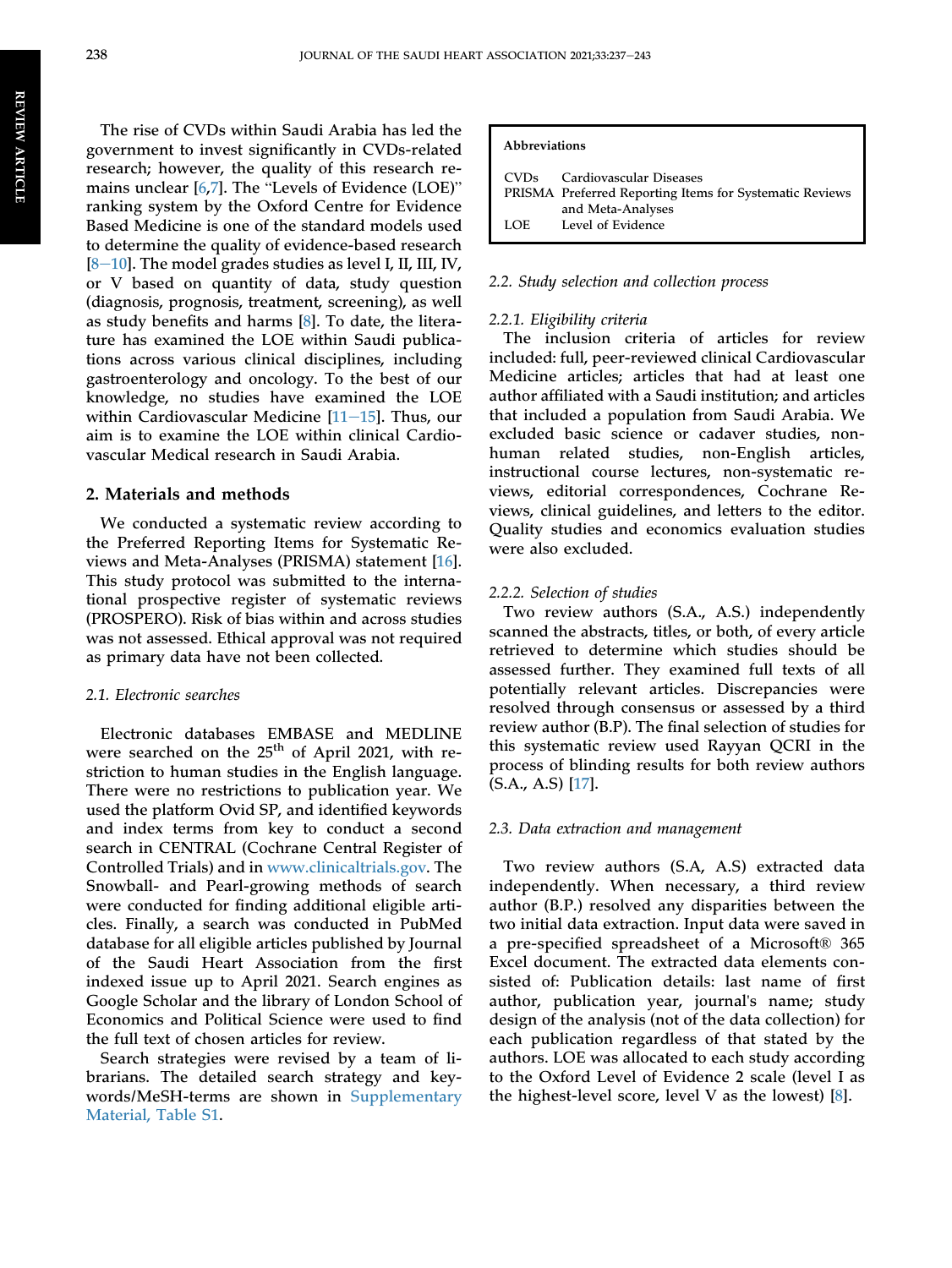#### 2.4. Data analysis

We summarized data using descriptive statistics (number of included articles, proportion each study design type, proportion of each LOE). Stratified by 5 year time periods, we calculated the mean LOE, and explored, using linear regression, evidence for a time trend for number of published articles and LOE. The Stata 16.1 SE (StataCorp., College Station, TX, USA) statistical package was used for statistical analysis.

# 3. Results

The selection process of the records is shown in [Fig. 1](#page-4-0). We retrieved a total of 1113 records. Six hundred and eighty-nine records were identified from the data base search. Additionally, 632 records were identified through other sources, of which 582 were from the Journal of Saudi Heart Association. Four hundred and eighteen articles met the inclusion criteria and were included in our review (Found in [Supplementary Material, Table S2\)](#page-6-8). The articles were published between September 1986 and March 2021. The most common type of study design was cross-sectional studies (29.1%), followed by case reports (27%), and retrospective studies (21%) [\(Table 1\)](#page-4-1). We identified four systematic reviews, but none were restricted to randomized controlled trials or included a meta-analysis. Of the eight identified randomized clinical trials, two adopted an open label design.

As for LOE, more than half of the included articles were level IV studies ( $n = 242, 57.8\%$ ). Level I studies made up only 1.9% of the included articles  $(n = 8)$ . As shown in [Fig. 2,](#page-5-0) the trend over the years for number of published articles increased from only 8 articles in  $1986-1990$  to  $163$  articles in 2016–2021 ( $\beta$  = 26.46, 95% CI [14.23, 38.69], p = 0.003). However, we observed no trend over the years for increased mean of LOE ( $\beta = -0.07$ , 95% CI  $[-0.20, -0.06]$ ,  $p = 0.236$ ) [\(Table 2](#page-5-1)).

### 4. Discussion

The aim of our study was to examine the LOE within clinical Cardiovascular Medicine research in Saudi Arabia. Our systematic review examined 418 articles in clinical Cardiovascular Medicine. Reviewed articles had at least one author affiliated with a Saudi institution and included a population from Saudi Arabia. All articles were published between September 1986 and March 2021, the number of articles has increased throughout the years.

Our results indicate that there is a lack of highlevel evidence within clinical Cardiovascular Medicine in Saudi Arabia. The majority of articles were graded as level IV studies. Notably, the proportion of articles classified as level I, II, III, or IV remained constant across the three decades. We did note a significant increase in the number of publications after 2011, marking the year the Journal of the Saudi Heart Association re-emerged as an online journal. Examining how and why the switch of Saudi journals to online platforms impacts readership and research may be crucial to understanding this trend.

The results of our study reflect those found by others on research from Saudi Arabia, both within and outside Cardiovascular Medicine. Saquib et al. conducted a bibliometric analysis examining the types of CVDs research performed in Saudi Arabia from 1987 to 2017. They found that experimental design constituted only 3% of all research studies, and less than 9% of all studies included a hypothesis-testing design [\[7](#page-6-3)]. These results are in agreement with our findings, as only 18.8% of studies reviewed had a LOE of I or II. The results of our study also reflect those found in LOE analyses of other medical disciplines within Saudi Arabia. Studies on the LOE of Saudi Arabian publications in the fields of gastroenterology, plastic surgery, orthopaedic surgery, oncology, and neurosurgery found between 80 and 91% of the articles they reviewed had a LOE grade of IV  $[11-15]$  $[11-15]$  $[11-15]$  $[11-15]$  $[11-15]$ .

The LOE found in Saudi Arabia is low compared to those produced in North America and Europe. A study found most published orthopaedic studies in Saudi Arabia had a LOE of IV in contrast to North American studies, which contained a higher proportion of high-level studies ( $p < 0.05$ ) [\[14](#page-6-10)]. The consistent presentation of low-grade evidence in research across medical disciplines in Saudi Arabia—especially when contrasted with the high-level evidence present in European and North American publications— brings to question whether there are national barriers impeding the production of highquality evidence. The literature indicates that despite the increase in funding towards biomedical research in Saudi Arabia, local health practitioners still face many challenges that impede their ability to conduct high-level clinical research [[7,](#page-6-3)[18](#page-6-11),[19\]](#page-6-12). A cross sectional survey, conducted in 2019, suggested that the primary challenge was the inability to find the necessary human resources to conduct highquality research [[18\]](#page-6-11). Higher level studies often employ study coordinators to absorb the heavy task of enrolling, assessing, and following patients. Further challenges include the availability of data extraction technologies and support for statistical designs and interpretation. The lack of human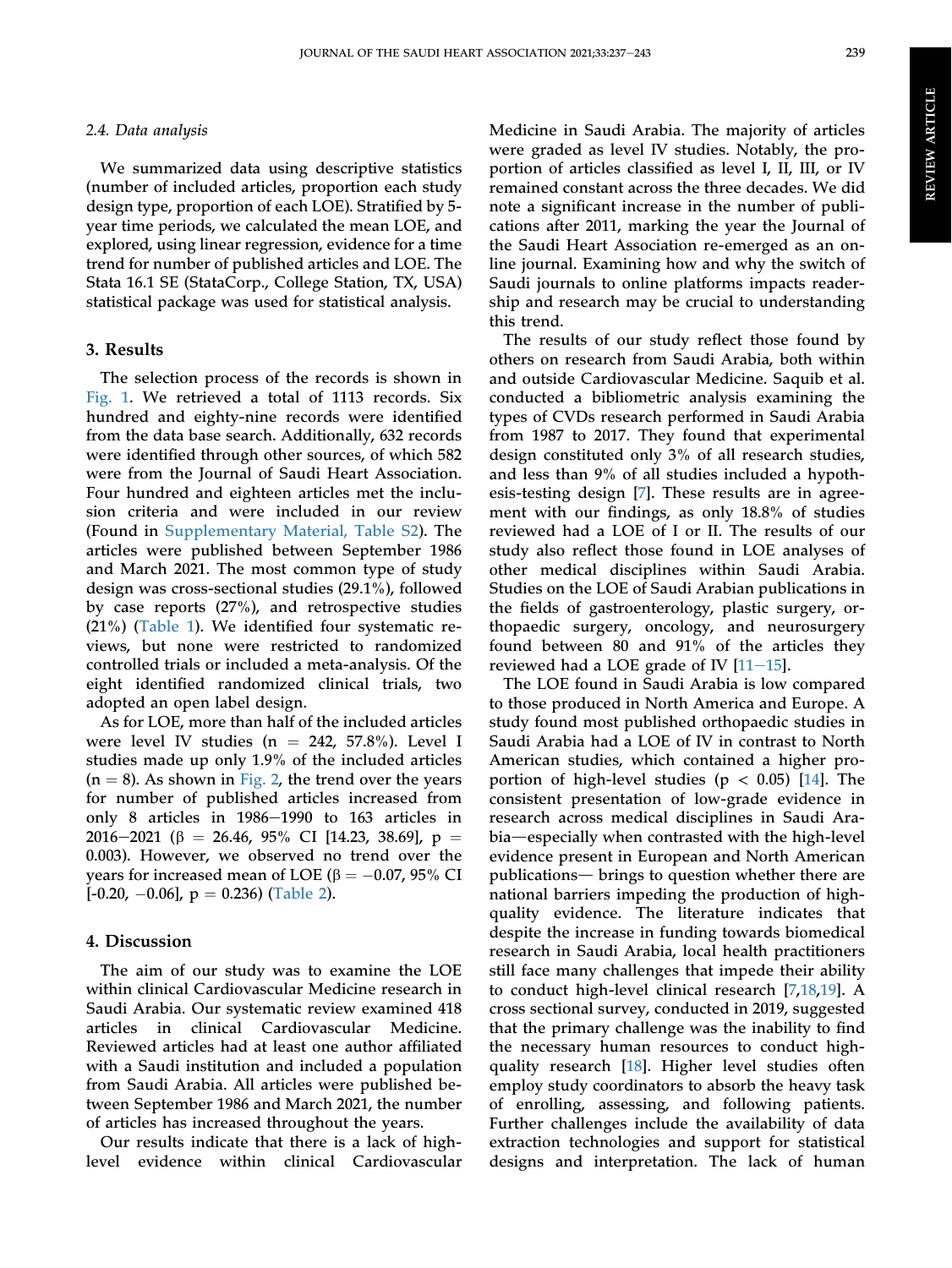<span id="page-4-0"></span>

Fig. 1. Study selection process.

resources available in academic and clinical settings within Saudi Arabia may be why researchers are

<span id="page-4-1"></span>Table 1. Classification of included articles according to study design.

| Type of study design       |     | Frequency $(\% )$ |  |
|----------------------------|-----|-------------------|--|
| Systematic reviews         | 4   | (0.96)            |  |
| Randomized clinical trials | 8   | (1.91)            |  |
| Prospective studies        | 71  | (16.99)           |  |
| Retrospective studies      | 88  | (21.05)           |  |
| Cross-sectional studies    | 12  | (29.43)           |  |
| Case series                | 11  | (2.63)            |  |
| Case reports               | 113 | (27.03)           |  |
| Total                      | 418 | (100)             |  |

more prone to utilise simpler and less rigorous methodologies, graded as low LOE. Interestingly, Alzahrani also noted that academic staff were not encouraged to publish and conduct research as much as those from European or North American institutions [[19\]](#page-6-12). These challenges may impede the production of high-quality evidence-based research in Saudi Arabia.

Saudi Arabia faces many challenges that impede the ability of clinicians and academics to produce high-level publications; however, it should be noted that low LOE is not an issue exclusive to Saudi Arabia. There is a lack of high-level evidence-based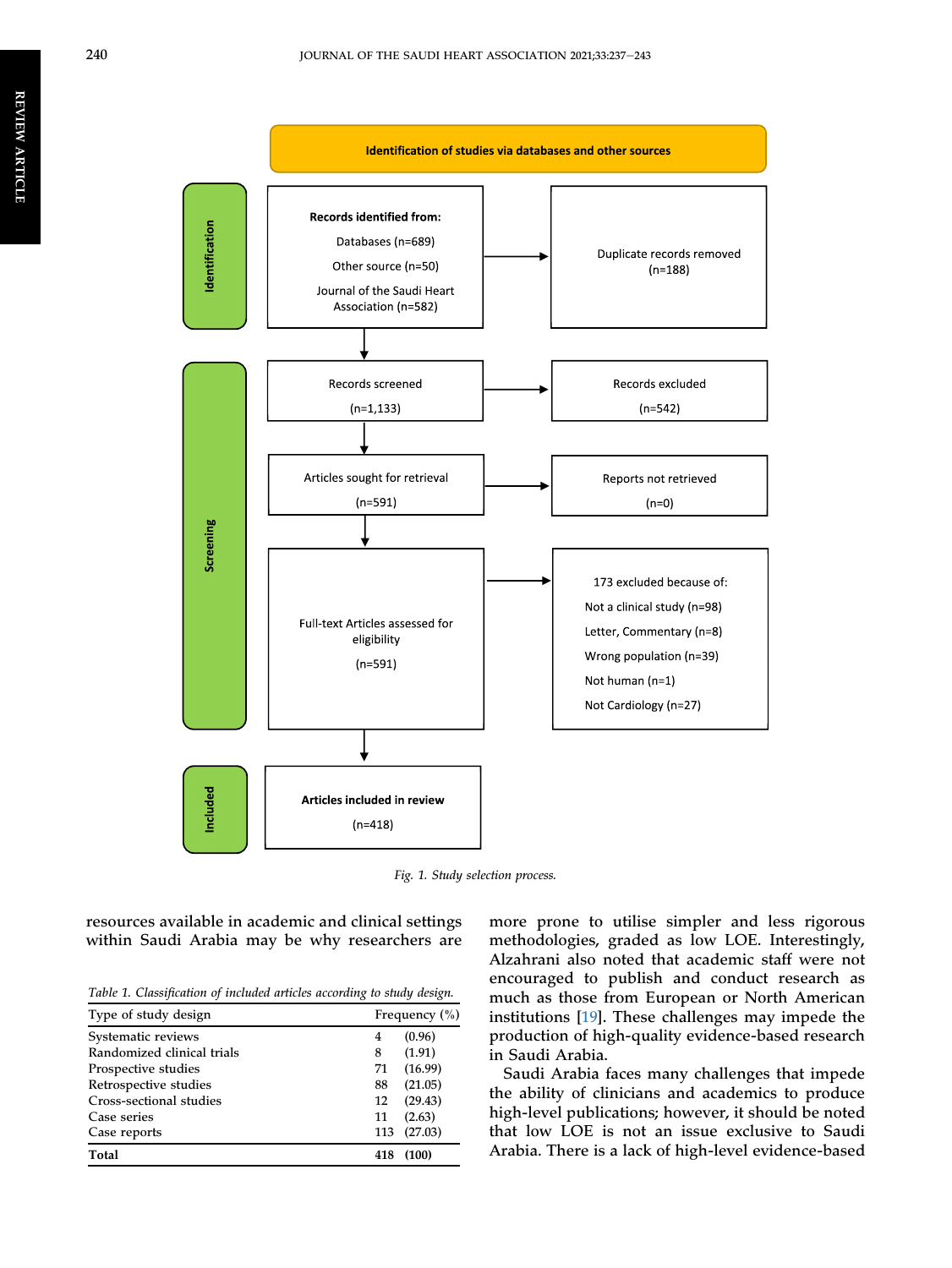<span id="page-5-0"></span>

Fig. 2. Number published articles in clinical Cardiovascular Medicine in Saudi Arabia with their proportion of level of evidence over the years (Stratified by 5-Year time periods).

research within clinical Cardiovascular Medicine worldwide. Researchers examined the proportion and LOE of research that supported American College of Cardiology/American Heart Association (ACC/AHA) and European Society of Cardiology (ESC) recommendations between 2008 and 2018. They found the proportion of those supported by level I & II evidence categories remains small [\[20](#page-7-0)]. Furthermore, they found the proportions of level I & II evidence did not increase between 2008 and 2018. Van Dijk et al. found comparable results when examining evidence levels supporting European Society of Cardiology guideline recommendations [\[21](#page-7-1)].

CVDs remain an urgent public health concern throughout Saudi Arabia. The production of highlevel, evidence-based research on the Saudi Arabian population is key to crafting national guidelines that

<span id="page-5-1"></span>Table 2. Levels of evidence of clinical Cardiovascular Medicine research in Saudi Arabia (Stratified by 5-Year time periods).

| Period                     | Level of evidence frequency $(\% )$ |           |           |            |     |
|----------------------------|-------------------------------------|-----------|-----------|------------|-----|
|                            | Level I                             | Level II  | Level III | Level IV   |     |
| 1986-1990                  | 0(0.0)                              | 0(0.0)    | 0(0.0)    | 8(100.0)   | 4   |
| 1991-1995                  | 0(0.0)                              | 2(25.0)   | 2(25.0)   | 4(50.0)    | 3.3 |
| 1996-2000                  | 0(0.0)                              | 1(5.9)    | 4(23.5)   | 12(70.6)   | 3.6 |
| $2001 - 2005$              | 1(2.5)                              | 11(27.5)  | 8(20.0)   | 20(50.0)   | 3.2 |
| $2006 - 2010$              | 0(0.0)                              | 6(10.9)   | 10(18.2)  | 39 (70.9)  | 3.6 |
| $2011 - 2015$              | 3(2.4)                              | 20(15.7)  | 24 (18.9) | 80 (63.0)  | 3.4 |
| $2016 - 2021$ <sup>a</sup> | 4(2.5)                              | 31 (19.0) | 49 (30.1) | 79 (48.5)  | 3.2 |
| Total                      | 8(1.9)                              | 71 (17.0) | 97 (23.2) | 242 (57.9) |     |

<span id="page-5-2"></span><sup>a</sup> Until 25/04/2021.

can promote efficient and locally targeted recommendations. Funding should be prioritised for welldesigned studies that would provide higher LOE, address priority questions and represent adequate sample of the population in Saudi Arabia.

This study has a few limitations. First, several studies were in fact a cross-sectional analysis of a given disease over the span of a selected time period without any follow-up of the outcome and without temporal precedence of the risk factors; although, a retrospective cohort study or retrospective review, was specified as the design by the authors. We recategorized these studies based on sometimes limited methodological descriptions to the best of our understanding. This might have led to errors and influenced the LOE classification of each study. Second, we did not examine the quality of each study in-depth, which may influence the LOE classification of each article. We considered using other validated scales that evaluate in-detail elements of each study, but many studies did not provide enough detail enabling such rigorous scrutiny.

# 5. Conclusion

The overall number of LOE I studies in clinical Cardiovascular Medicine in Saudi Arabia is very low. Despite increased number of published articles, we did not see a trend toward producing higher evidence studies over the last three decades. Future research in Saudi Arabia should focus on producing stronger evidence that represents the local and national priorities.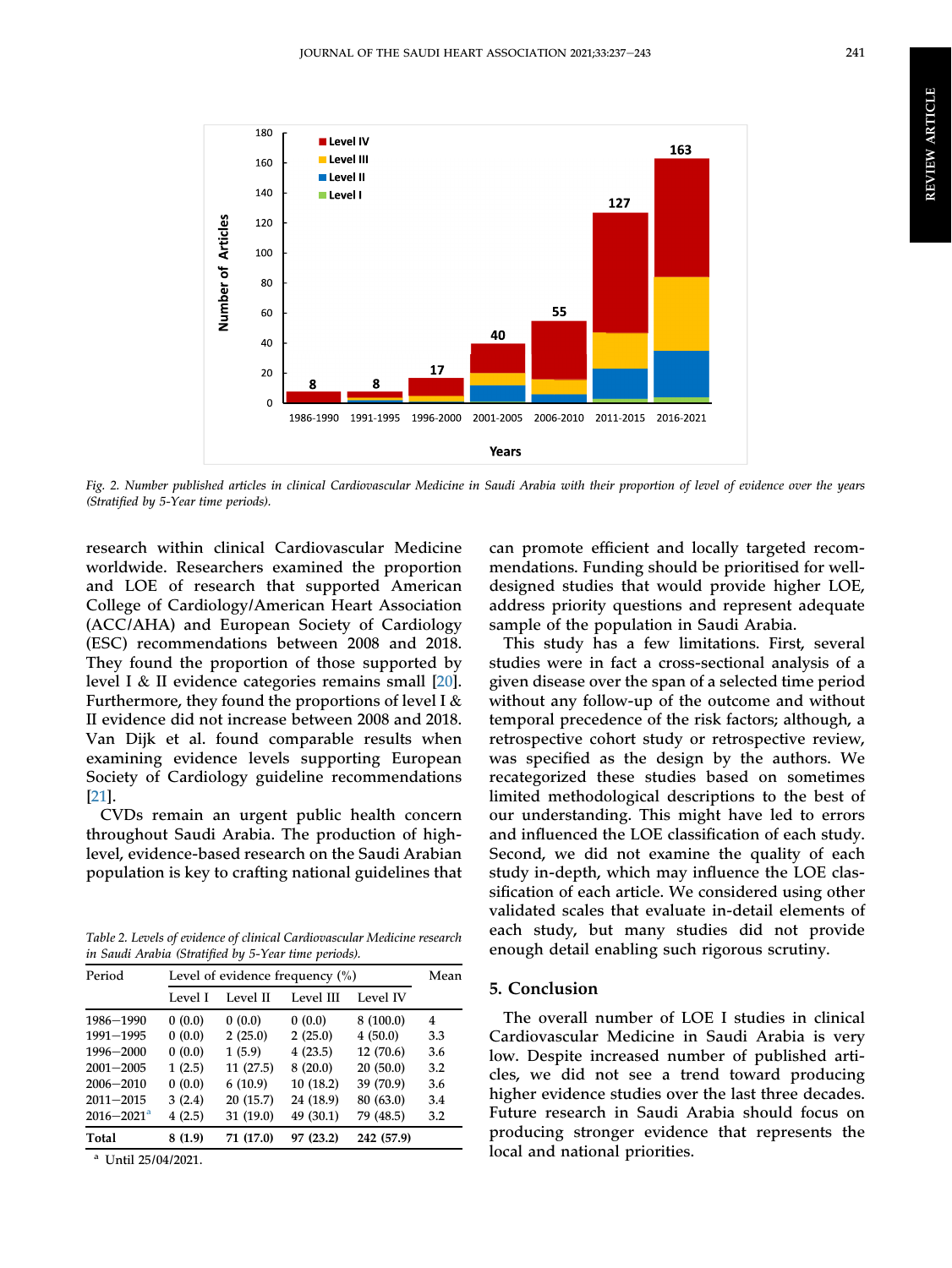### Author contribution

Conception and design of Study: Sultan Alotaibi, Alexandra M. Schuster, Bernardo Perez-Villa, Jaime Hernandez-Montfort. Literature review: Sultan Alotaibi, Alexandra M. Schuster. Acquisition of data: Sultan Alotaibi, Alexandra M. Schuster, Bernardo Perez-Villa, Jaime Hernandez-Montfort. Analysis and interpretation of data: Sultan Alotaibi, Alexandra M. Schuster, Bernardo Perez-Villa. Research investigation and analysis: Alexandra M. Schuster, Bernardo Perez-Villa, Jaime Hernandez-Montfort. Data collection: Sultan Alotaibi, Alexandra M. Schuster, Bernardo Perez-Villa, Jaime Hernandez-Montfort. Drafting of manuscript: Sultan Alotaibi, Alexandra M. Schuster. Revising and editing the manuscript critically for important intellectual contents: Bernardo Perez-Villa, Jaime Hernandez-Montfort. Data preparation and presentation: Sultan Alotaibi, Alexandra M. Schuster. Supervision of the research: Sultan Alotaibi, Jaime Hernandez-Montfort. Research coordination and management: Sultan Alotaibi, Alexandra M. Schuster. Funding for the research: Sultan Alotaibi, Alexandra M. Schuster, Bernardo Perez-Villa, Jaime Hernandez-Montfort. Others: Sultan Alotaibi, Alexandra M. Schuster, Bernardo Perez-Villa, Jaime Hernandez-Montfort.

#### Disclosure of funding

This research did not receive any specific grant from funding agencies in the public, commercial, or not-for-profit sectors.

#### Conflict of interest

The authors declare that they have no conflict of interest.

#### Appendix.

Supplementary material link: [https://www.j](https://www.j-saudi-heart.com/cgi/viewcontent.cgi?filename=2&article=1264&context=jsha&type=additional&preview_mode=1)[saudi-heart.com/cgi/viewcontent.cgi?](https://www.j-saudi-heart.com/cgi/viewcontent.cgi?filename=2&article=1264&context=jsha&type=additional&preview_mode=1)filename=[2](https://www.j-saudi-heart.com/cgi/viewcontent.cgi?filename=2&article=1264&context=jsha&type=additional&preview_mode=1)& [article](https://www.j-saudi-heart.com/cgi/viewcontent.cgi?filename=2&article=1264&context=jsha&type=additional&preview_mode=1)=[1264](https://www.j-saudi-heart.com/cgi/viewcontent.cgi?filename=2&article=1264&context=jsha&type=additional&preview_mode=1)&[context](https://www.j-saudi-heart.com/cgi/viewcontent.cgi?filename=2&article=1264&context=jsha&type=additional&preview_mode=1)=[jsha](https://www.j-saudi-heart.com/cgi/viewcontent.cgi?filename=2&article=1264&context=jsha&type=additional&preview_mode=1)&[type](https://www.j-saudi-heart.com/cgi/viewcontent.cgi?filename=2&article=1264&context=jsha&type=additional&preview_mode=1)=[additional](https://www.j-saudi-heart.com/cgi/viewcontent.cgi?filename=2&article=1264&context=jsha&type=additional&preview_mode=1)& [preview\\_mode](https://www.j-saudi-heart.com/cgi/viewcontent.cgi?filename=2&article=1264&context=jsha&type=additional&preview_mode=1)=[1.](https://www.j-saudi-heart.com/cgi/viewcontent.cgi?filename=2&article=1264&context=jsha&type=additional&preview_mode=1)

### <span id="page-6-8"></span>References

- <span id="page-6-0"></span>[1] Alhabib KF, Batais MA, Almigbal TH, Alshamiri MQ, Altaradi H, Rangarajan S, et al. Demographic, behavioral, and cardiovascular disease risk factors in the Saudi population: results from the Prospective Urban Rural Epidemiology study (PURE-Saudi). BMC Publ Health 2020;20(1):1213. <https://doi.org/10.1186/s12889-020-09298-w>.
- [2] El Bcheraoui C, Memish ZA, Tuffaha M, Daoud F, Robinson M, Jaber S, et al. Hypertension and its associated risk factors in the kingdom of Saudi Arabia, 2013: a national survey. Int J

Hypertens 2014;2014:564679. [https://doi.org/10.1155/2014/](https://doi.org/10.1155/2014/564679) [564679](https://doi.org/10.1155/2014/564679).

- <span id="page-6-1"></span>[3] Gagnon-Arpin I, Habib M, AlAyoubi F, Sutherland G, Dobrescu A, Villa G, et al. Modelling the burden of cardiovascular disease in Saudi Arabia and the impact of reducing modifiable risk factors. J Saudi Heart Assoc 2018;30(4):365. <https://doi.org/10.1016/j.jsha.2018.05.025>.
- [4] Tyrovolas S, El Bcheraoui C, Alghnam SA, Alhabib KF, Almadi MAH, Al-Raddadi RM, et al. The burden of disease in Saudi arabia 1990-2017: results from the global burden of disease study 2017. Lancet Planetar Health 2020;4(5): e195-208. [https://doi.org/10.1016/S2542-5196\(20\)30075-9.](https://doi.org/10.1016/S2542-5196(20)30075-9)
- <span id="page-6-2"></span>[5] World Health O. World health statistics 2019: monitoring health for the SDGs, sustainable development goals. 2019. [https://www.who.int/publications/i/item/world-health](https://www.who.int/publications/i/item/world-health-statistics-2019-monitoring-health-for-the-sdgs-sustainable-development-goals)[statistics-2019-monitoring-health-for-the-sdgs-sustainable](https://www.who.int/publications/i/item/world-health-statistics-2019-monitoring-health-for-the-sdgs-sustainable-development-goals)[development-goals](https://www.who.int/publications/i/item/world-health-statistics-2019-monitoring-health-for-the-sdgs-sustainable-development-goals).
- <span id="page-6-4"></span>[6] Al-Kindi S, Al-Juhaishi T, Haddad F, Taheri S, Abi Khalil C. Cardiovascular disease research activity in the Middle East: a bibliometric analysis. Ther Adv Cardiovasc Dis 2015;9(3): 70-6. <https://doi.org/10.1177/1753944715578585>.
- <span id="page-6-3"></span>[7] Saquib N, Zaghloul MS, Mazrou A, Saquib J. Cardiovascular disease research in Saudi Arabia: a bibliometric analysis. Scientometrics 2017;112(1):111-40. [https://doi.org/10.1007/](https://doi.org/10.1007/s11192-017-2393-z) [s11192-017-2393-z](https://doi.org/10.1007/s11192-017-2393-z).
- <span id="page-6-5"></span>[8] Group OLoEW. "The Oxford 2011 levels of evidence." Oxford Centre for evidence-based medicine. 2011. Available from: [https://www.cebm.ox.ac.uk/resources/levels-of-eviden](https://www.cebm.ox.ac.uk/resources/levels-of-evidence/ocebm-levels-of-evidence) [ce/ocebm-levels-of-evidence](https://www.cebm.ox.ac.uk/resources/levels-of-evidence/ocebm-levels-of-evidence).
- [9] Sackett DL, Rosenberg WMC. On the need for evidencebased medicine. J Publ Health  $1995;17(3):330-4.$  [https://](https://doi.org/10.1136/ebm.1995.1.5) [doi.org/10.1136/ebm.1995.1.5](https://doi.org/10.1136/ebm.1995.1.5).
- [10] Sackett DL, Rosenberg WMC, Gray JAM, Haynes RB, Richardson WS. Evidence based medicine: what it is and what it isn't. British Medical Journal Publishing Group. 1996.
- <span id="page-6-6"></span>[11] Alghamdi MA, Alzahrani RA, Alhashemi HH, Obaid AA, Alghamdi AG, Aldokhi MA, et al. Oncology research in Saudi Arabia over a 10-year period. A synopsis. Saudi Med J 2020;41(3):261-6. [https://doi.org/10.15537/smj.2020.3.24912.](https://doi.org/10.15537/smj.2020.3.24912)
- [12] Almaghrabi MM, Alamoudi AS, Radi SA, Merdad AA, Makhdoum AM, Batwa FA. Quality of gastroenterology research published in Saudi Arabian scientific journals. Saudi J Gastroenterol 2015;21(2):90-4.  $h$ ttps://doi.org/ [10.4103/1319-3767.153827.](https://doi.org/10.4103/1319-3767.153827)
- [13] Jamjoom BA, Jamjoom AA, Jamjoom AB. Level of evidence of clinical neurosurgery research in Saudi Arabia. Neurosciences (Riyadh) 2014;19(4):334-7. [https://www.ncbi.nlm.nih.](https://www.ncbi.nlm.nih.gov/pubmed/25274598) [gov/pubmed/25274598](https://www.ncbi.nlm.nih.gov/pubmed/25274598).
- <span id="page-6-10"></span>[14] Makhdom AM, Alqahtani SM, Alsheikh KA, Samargandi OA, Saran N. Level of evidence of clinical orthopedic surgery research in Saudi Arabia. Saudi Med J 2013; $34(4)$ :395-400. <https://www.ncbi.nlm.nih.gov/pubmed/23552593>.
- [15] Samargandi OA, Makhdom AM, Kaur M, Awan BA, Thoma A. Level of evidence of plastic surgery clinical research in Saudi Arabia. Saudi Med J 2013;34(11):1197-8. [https://www.](https://www.ncbi.nlm.nih.gov/pubmed/24252902) [ncbi.nlm.nih.gov/pubmed/24252902](https://www.ncbi.nlm.nih.gov/pubmed/24252902).
- <span id="page-6-7"></span>[16] Page MJ, McKenzie JE, Bossuyt PM, Boutron I, Hoffmann TC, Mulrow CD, et al. The PRISMA 2020 statement: an updated guideline for reporting systematic reviews. BMJ Clin Res 2021;372:n71. <https://doi.org/10.1136/bmj.n71>.
- <span id="page-6-9"></span>[17] Ouzzani M, Hammady H, Fedorowicz Z, Elmagarmid A. Rayyan-a web and mobile app for systematic reviews. Syst Rev 2016;5(1):210. <https://doi.org/10.1186/s13643-016-0384-4>.
- <span id="page-6-11"></span>[18] Al Dalbhi S, Alodhayani A, Alghamdi Y, Alrasheed S, Alshehri A, Alotaibi N. Difficulties in conducting clinical research among healthcare practitioners in Saudi Arabia: a cross-sectional survey. J Fam Med Prim Care 2019;8(6): 1877e83. [https://doi.org/10.4103/jfmpc.jfmpc\\_317\\_19.](https://doi.org/10.4103/jfmpc.jfmpc_317_19)
- <span id="page-6-12"></span>[19] Alzahrani JA. Overcoming barriers to improve research productivity in Saudi Arabia. Int J Busi Soc Sci 2011;2(19). <https://www.saudijgastro.com/text.asp?2021/27/2/61/313101>.